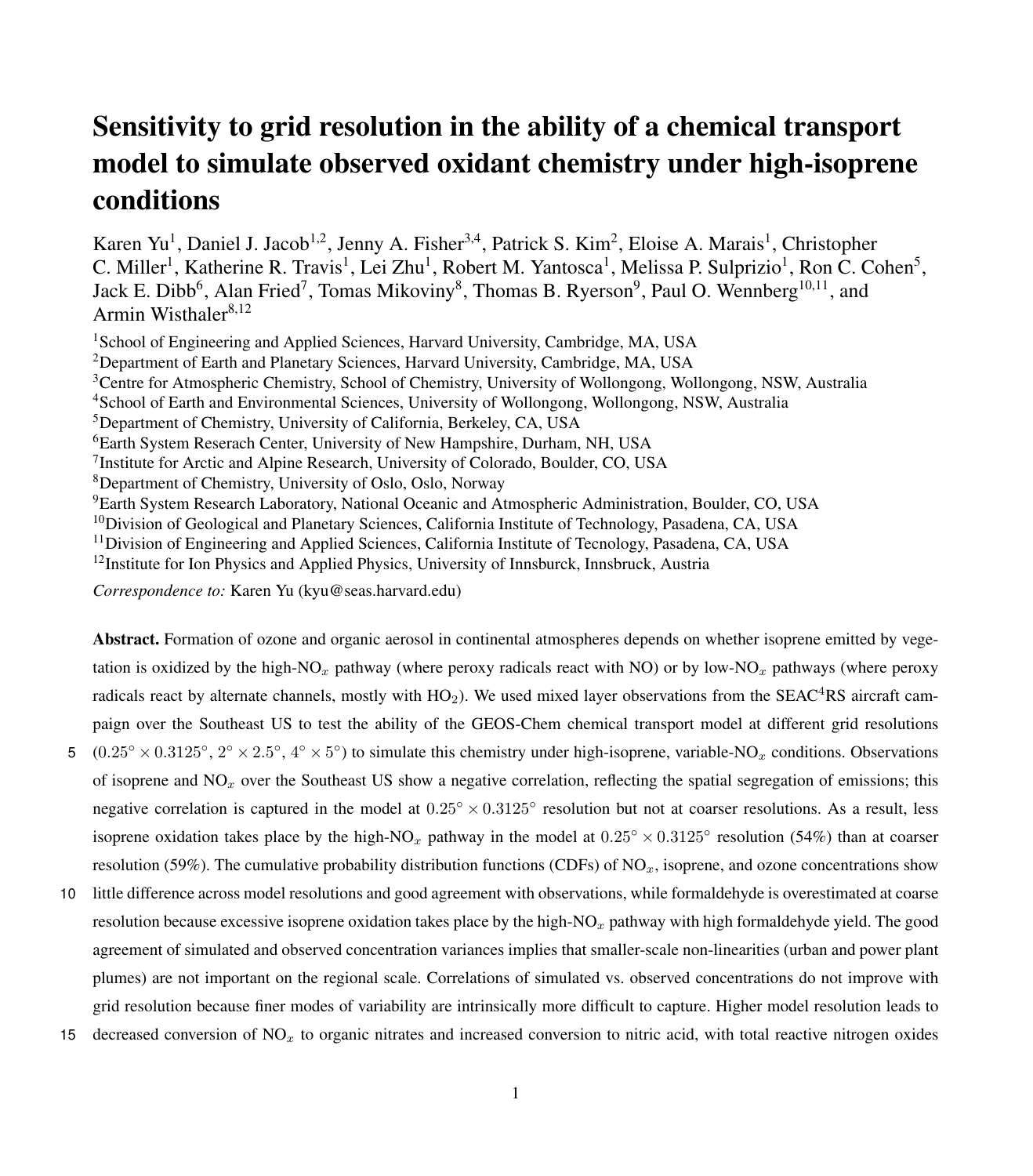$(NO<sub>u</sub>)$  changing little across model resolutions. Model concentrations in the lower free troposphere are also insensitive to grid resolution. The overall low sensitivity of modeled concentrations to grid resolution implies that coarse resolution is adequate when modeling continental boundary layer chemistry for global applications.

# 1 Introduction

- 5 Global simulations of tropospheric chemistry present a major computational challenge. Chemical mechanisms typically include over one hundred coupled species, with lifetimes ranging from less than a second to more than a year, interacting with transport on all scales from concentrated emission plumes to the remote troposphere. This complexity has hindered the inclusion of detailed tropospheric chemistry in climate models [\(National Research Council, 2012\)](#page-10-0) and generated considerable discussion over the importance of spatial resolution. Global models typically have a horizontal resolution of ∼100 km, which does not
- 10 properly resolve chemical gradients and may lead to large errors from non-linear chemistry and coupling to transport. On the other hand, increasing resolution is computationally expensive and may require trade-offs in other aspects of the model. Here we apply a global chemical transport model (GEOS-Chem CTM) to simulate extensive boundary layer observations of ozone and related species over the Southeast US from the SEAC<sup>4</sup>RS aircraft campaign [\(Toon et al., 2016\)](#page-10-1). We explore how varying grid resolution from  $4^\circ \times 5^\circ$  ( $\approx 400x400 \text{ km}^2$ ) to  $0.25^\circ \times 0.3125^\circ$  ( $\approx 28x28 \text{ km}^2$ ) affects model results and the ability to
- 15 simulate observations.

Ozone  $(O_3)$  production is central to driving the complexity of chemical mechanisms. It is controlled by reaction chains involving hydrogen oxide radicals (HO<sub>x</sub>  $\equiv$  OH + peroxy radicals), nitrogen oxide radicals (NO<sub>x</sub>  $\equiv$  NO + NO<sub>2</sub>), halogen radicals, volatile organic compounds (VOCs), and a large ensemble of reservoir and product species. NO and VOCs are emitted by a wide range of sources, both natural and anthropogenic.  $NO<sub>x</sub>$  typically has a lifetime of hours while VOCs have lifetimes 20 ranging from minutes to years [\(Atkinson and Arey, 2003\)](#page-8-0). Their interactions result in a diversity of chemical regimes.

A number of studies have examined the effect of model resolution on ozone production in urban regions [\(Sillman et al., 1990;](#page-10-2) [Jang et al., 1995;](#page-9-0) [Gillani and Pleim, 1996;](#page-8-1) [Kumar and Russell, 1996;](#page-9-1) [Chock et al., 2002;](#page-8-2) [Esler et al., 2004\)](#page-8-3). A typical result [i](#page-9-2)s that dilution from grid averaging causes positive bias in the ozone production efficiency (OPE) per unit  $NO<sub>x</sub>$  emitted [\(Liu](#page-9-2) [et al., 1987\)](#page-9-2). [Liang and Jacobson](#page-9-3) [\(2000\)](#page-9-3) showed that premature mixing of urban and background airmasses can lead to either 25 overestimates or underestimates of OPE. Model simulations of ship plumes indicate particularly large ozone overestimates when mixing  $NO_x$  from the plumes into otherwise clean grid cells [\(Davis et al., 2001;](#page-8-4) [Vinken et al., 2011\)](#page-10-3). On a global scale, [Wild and Prather](#page-11-0) [\(2006\)](#page-11-0) found from an asymptotic error convergence method that grid averaging in a  $2.8^\circ \times 2.8^\circ$  model caused a +4% bias in the global tropospheric ozone burden, with larger errors on regional scales. [Ito et al.](#page-9-4) [\(2009\)](#page-9-4) compared global models of varying resolutions and concluded that artificial mixing of biogenic VOC emissions into coarse grid cells drives

30 excessive conversion of  $NO<sub>x</sub>$  to organic nitrate reservoirs, leading to release of  $NO<sub>x</sub>$  downwind under higher-OPE conditions and thereby causing excessive ozone production.

The interaction between  $NO_2$  and OH, the dominant  $NO_2$  oxidant, can also lead to biases in model estimates of  $NO_2$ tropospheric columns for comparison to satellite observations. [Valin et al.](#page-10-4) [\(2011\)](#page-10-4) found that large point sources of  $NO<sub>x</sub>$  titrate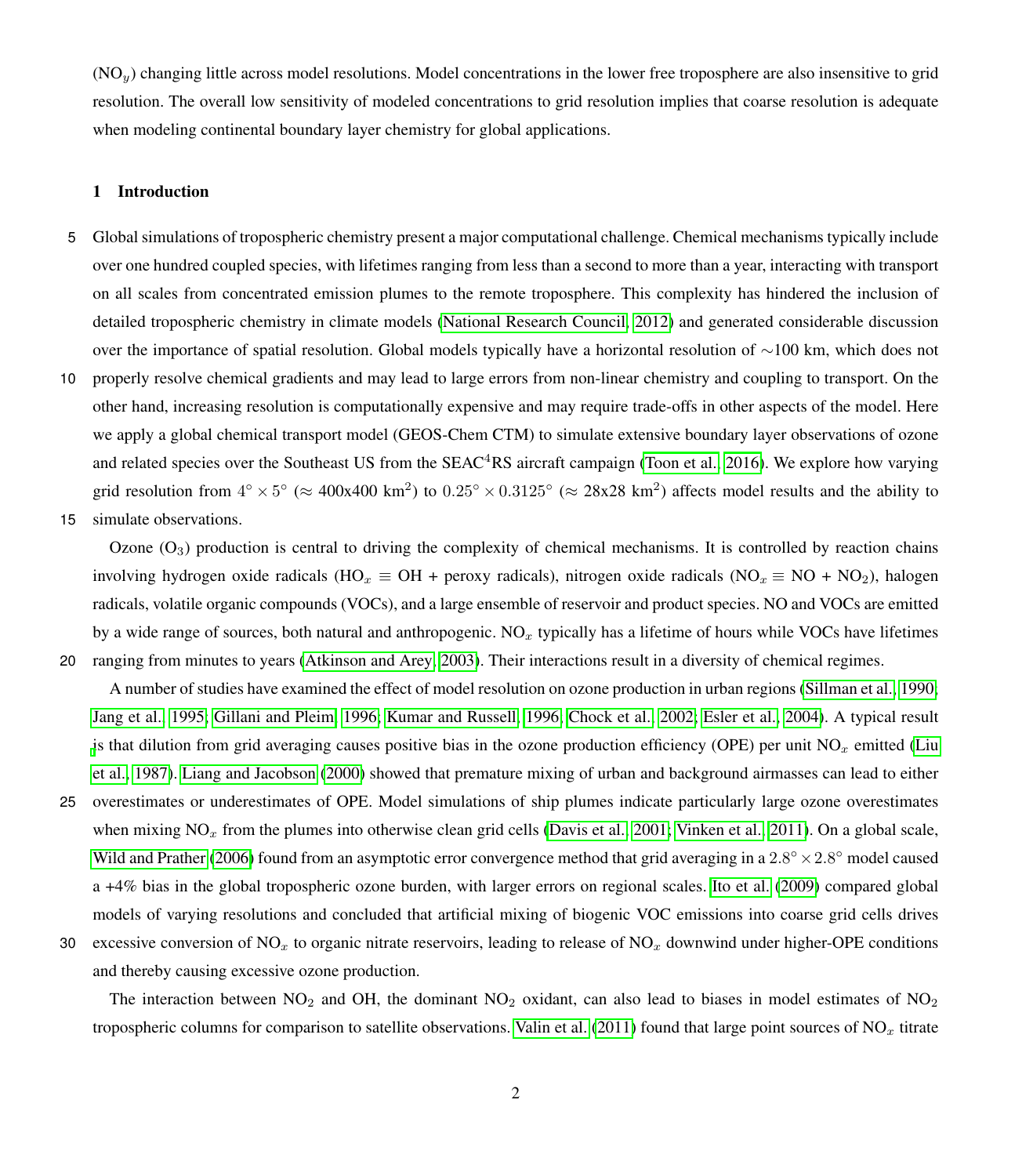OH, producing long-lived NO<sub>x</sub> plumes. Dilution of these plumes into coarse resolution grid cells shortens the NO<sub>x</sub> lifetime, leading to underestimation of  $NO<sub>2</sub>$  columns. [Yamaji et al.](#page-11-1) [\(2014\)](#page-11-1) found that coarse resolution CTMs tend to underestimate retrievals of  $NO<sub>2</sub>$  columns over industrial regions.

- The SEAC<sup>4</sup>RS observations provide an opportunity to investigate the effect of chemical non-linearity in an environment with 5 very high biogenic VOC emissions (mainly isoprene) and variable levels of  $NO<sub>x</sub>$  (mostly from combustion). The interactions between these species define oxidant (ozone and OH) chemistry. Isoprene is oxidized by the OH radical on a time scale of an hour to produce isoprene peroxy radicals (ISOPO<sub>2</sub>). These ISOPO<sub>2</sub> radicals may either react with NO to produce ozone (high- $NO<sub>x</sub>$  pathway) or react by other channels (low-NO<sub>x</sub> pathways). Grid averaging may affect the ability to resolve the different pathways with implications for ozone, oxidant chemistry in general, and the formation of secondary organic aerosol (SOA)
- 10 [\(Marais et al., 2016\)](#page-9-5). It may also affect the ability to simulate variability in chemical concentrations, especially events at the high tails of the probability distributions. Higher resolution enables better simulation of chemical gradients, with some benefit for capturing extreme values [\(Zhang et al., 2011\)](#page-11-2). However, higher model resolution does not always improve the correlations with observed concentrations [\(Kiley et al., 2003;](#page-9-6) [Mathur et al., 2005;](#page-9-7) [Arunachalam et al., 2006;](#page-8-5) [Valari and Menut, 2008\)](#page-10-5) because finer modes of variability are harder to capture than coarser modes [\(Fiore et al., 2003\)](#page-8-6).

# 15 2 Methods

The GEOS-Chem simulation for the SEAC<sup>4</sup>RS period (August-September 2013) uses GEOS-5 assimilated meteorological data produced by the NASA Global Modeling and Assimilation Office (GMAO) at  $0.25° \times 0.3125°$  horizontal resolution with 72 vertical layers and 3-h temporal resolution (1-h for surface quantities and mixing depths). Here we use that native resolution as reference for comparison to the  $2^{\circ} \times 2.5^{\circ}$  and  $4^{\circ} \times 5^{\circ}$  resolutions routinely adopted by the GEOS-Chem user

- 20 community (http://geos-chem.org) for global applications. Companion GEOS-Chem studies apply the model with  $0.25^\circ \times$ 0.3125° resolution to interpret SEAC<sup>4</sup>RS observations of organic nitrates [\(Fisher et al., 2016\)](#page-8-7), ozone [\(Travis et al., 2016\)](#page-10-6), aerosols [\(Kim et al., 2015\)](#page-9-8), and formaldehyde [\(Zhu et al., 2016\)](#page-11-3). [Marais et al.](#page-9-5) [\(2016\)](#page-9-5) uses  $2^{\circ} \times 2.5^{\circ}$  resolution to simulate isoprene secondary organic aerosol in SEAC<sup>4</sup>RS. These references present relevant model descriptions and evaluation.
- The  $0.25^\circ \times 0.3125^\circ$  simulation extends over a continental-scale North America window  $(130^\circ 60^\circ W, 9.75^\circ 60^\circ W)$ . 25 Initial and dynamic boundary conditions are from a global simulation with  $4^{\circ} \times 5^{\circ}$  resolution serving as outer nest [\(Chen et al.,](#page-8-8) [2009\)](#page-8-8). The chemical time-step is 10 minutes at  $0.25^\circ \times 0.3125^\circ$  resolution, 30 minutes at  $2^\circ \times 2.5^\circ$ , and 60 minutes at  $4^\circ \times 5^\circ$ . The transport time-step is half the chemical time-step.

The SEAC<sup>4</sup>RS simulation is based on GEOS-Chem version 9-02 (http://wiki.seas.harvard.edu/geos-chem/index.php/GEOS-Chem\_v9-02) including a detailed mechanism for  $HO_x$ -NO $_x$ -VOC-O<sub>3</sub>-bromine-aerosol tropospheric chemistry with 196 chem-

30 ical species [\(Parrella et al., 2012;](#page-10-7) [Mao et al., 2013\)](#page-9-9). Isoprene chemistry is updated as described by [Travis et al.](#page-10-6) [\(2016\)](#page-10-6). US anthropogenic emissions are from the 2011 National Emissions Inventory (NEI), with national scaling for 2013 and 60% downward correction for  $NO<sub>x</sub>$  as described in [Travis et al.](#page-10-6) [\(2016\)](#page-10-6). Biogenic emissions are from the Model of Emissions of Gases [a](#page-11-3)nd Aerosols from Nature (MEGANv2.1) [\(Guenther et al., 2012\)](#page-8-9) with 15% downward correction for isoprene emission [\(Zhu](#page-11-3)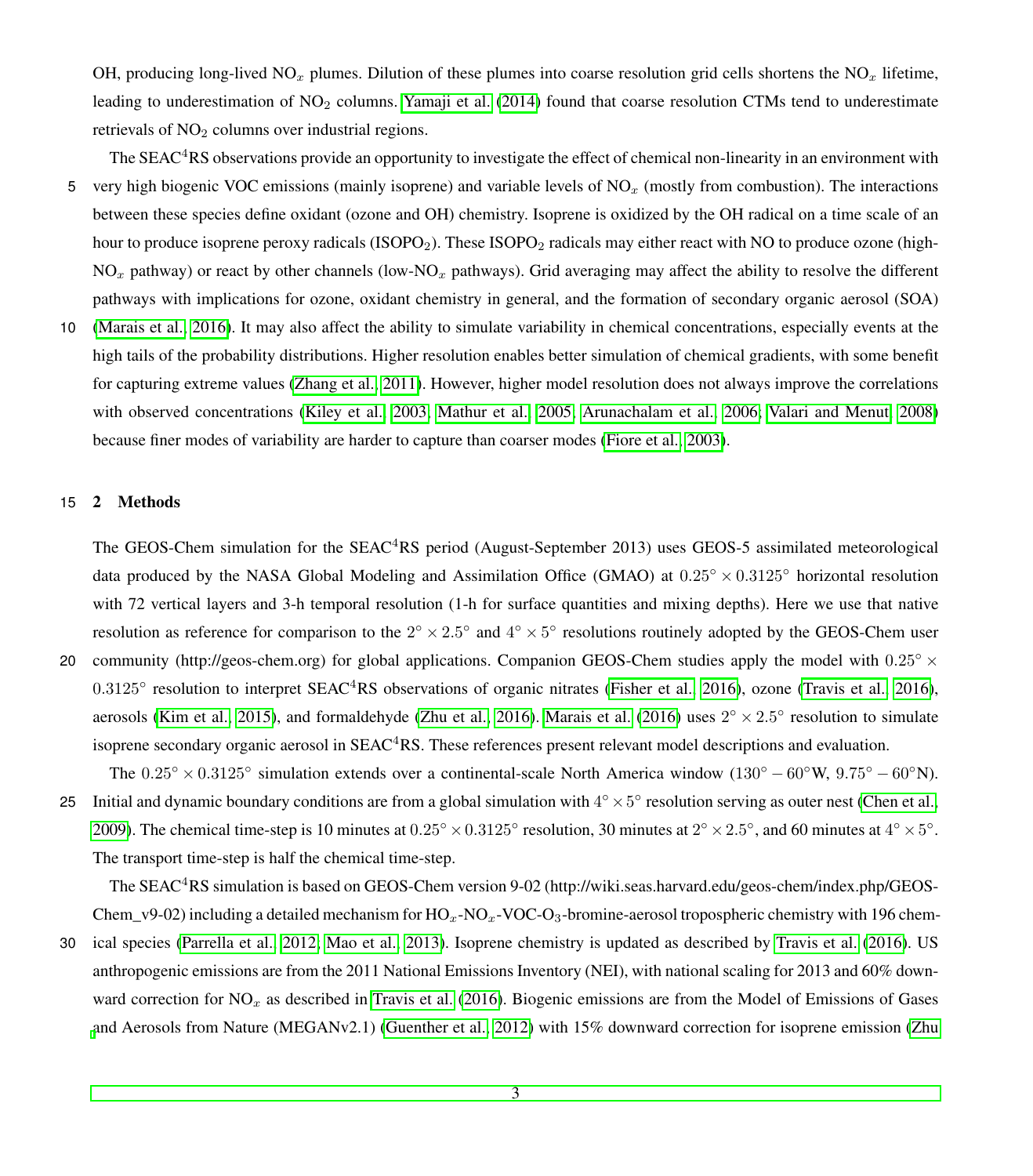[et al., 2016\)](#page-11-3). Lightning NO<sub>x</sub> emissions are constrained by satellite observations as described in [Murray et al.](#page-10-8) [\(2012\)](#page-10-8). Soil NO<sub>x</sub> emissions, including fertilizer, are from [Hudman et al.](#page-9-10) [\(2012\)](#page-9-10) with [Jacob and Wofsy](#page-9-11) [\(1990\)](#page-9-11) canopy reduction factors.

Figure 1 shows the emissions of NO<sub>x</sub> and isoprene over the Southeast US domain at  $0.25^\circ \times 0.3125^\circ$  resolution. Isoprene emission is mainly from forests and  $NO<sub>x</sub>$  emission is mostly from mobile sources and power plants [\(Travis et al., 2016\)](#page-10-6). The

5 resulting spatial segregation between isoprene and  $NO<sub>x</sub>$  emissions has important implications for whether isoprene oxidation takes place by high-NO<sub>x</sub> or low-NO<sub>x</sub> pathways. We ensure that emission totals are the same at all model resolutions so that they are not a factor of differences in results. This required minor scaling of biogenic VOC emissions that depend on environmental variables.

Comparisons between model and aircraft observations use model output sampled along the DC-8 flight tracks (Figure 1),

- 10 and observations from a 60-s merged data set. For computing aggregate statistics, such as probability distributions, we use observations directly from the 60-s data set. For computing correlations between model and observations, we average data over model grid cells along individual flight tracks. We focus on daytime continental data over the Southeast US domain  $(94.5^{\circ} - 75^{\circ}$ W,  $29.5^{\circ} - 40^{\circ}$ N, box in Figure 1) and within the mixed layer as determined from lidar measurements aboard the aircraft [\(Hair et al., 2008\)](#page-8-10). Typical mixed layer heights  $(10^{th}$  and  $90^{th}$  percentiles) during the campaign ranged from 600 m
- 15 to 2200 m, with a mean value of 1500 m. The aircraft occasionally targeted fire plumes and we remove those as diagnosed by measured acetonitrile concentrations exceeding 225 ppt. Our analysis domain also excludes the Houston plume, targeted on two SEAC<sup>4</sup>RS flights (Sep 16 and 18) and for which our model would not be expected to give a representative simulation.

## 3 Segregation of high-NO<sub>x</sub> and low-NO<sub>x</sub> isoprene oxidation pathways

Oxidant chemistry and SOA formation over the Southeast US in summer is largely determined by whether isoprene oxidation 20 follows the high-NO<sub>x</sub> or low-NO<sub>x</sub> pathways [\(Marais et al., 2016;](#page-9-5) [Travis et al., 2016\)](#page-10-6). [Travis et al.](#page-10-6) [\(2016\)](#page-10-6) diagnosed the prevalence of different isoprene oxidation pathways in the GEOS-Chem  $(0.25° \times 0.3125°)$  simulation of the Southeast US during SEAC<sup>4</sup>RS on the basis of the fate of the first-generation ISOPO<sub>2</sub> radicals. They found on average that 56% of ISOPO<sub>2</sub> radicals reacted with NO (high-NO<sub>x</sub> pathway). The low-NO<sub>x</sub> pathways mostly involved reaction of ISOPO<sub>2</sub> with HO<sub>2</sub> (25%), ISOPO<sub>2</sub> isomerization (15%), and reactions with other organic peroxy radicals (4%). The transition from high- to low-NO<sub>x</sub> 25 pathways occurred at a NO concentration of about 60 ppt, corresponding to a  $NO<sub>x</sub>$  concentration of about 300 ppt.

- The effect of the geographical segregation between  $NO<sub>x</sub>$  and isoprene emissions is illustrated in Figure 2, which shows the relationship between  $NO_x$  and isoprene concentrations along the flight tracks.  $NO_x$  was measured by chemiluminescence [\(Ryerson et al., 2000\)](#page-10-9) and isoprene by proton-transfer-reaction mass spectrometry (PTR-MS) [\(Hansel et al., 1999\)](#page-8-11). The observations show a negative correlation that is captured in the simulation at  $0.25° \times 0.3125°$  resolution but not at coarser resolutions.
- 30 The  $4^\circ \times 5^\circ$  simulation actually shows positive correlations, likely reflecting a common sensitivity to stagnation and resulting high temperatures. We find in the model that  $NO<sub>x</sub>$  concentrations are strongly correlated with surface air temperature on the  $4^{\circ} \times 5^{\circ}$  ( $r = 0.66$ ) but not on the  $0.25^{\circ} \times 0.3125^{\circ}$  scale ( $r = 0.17$ ).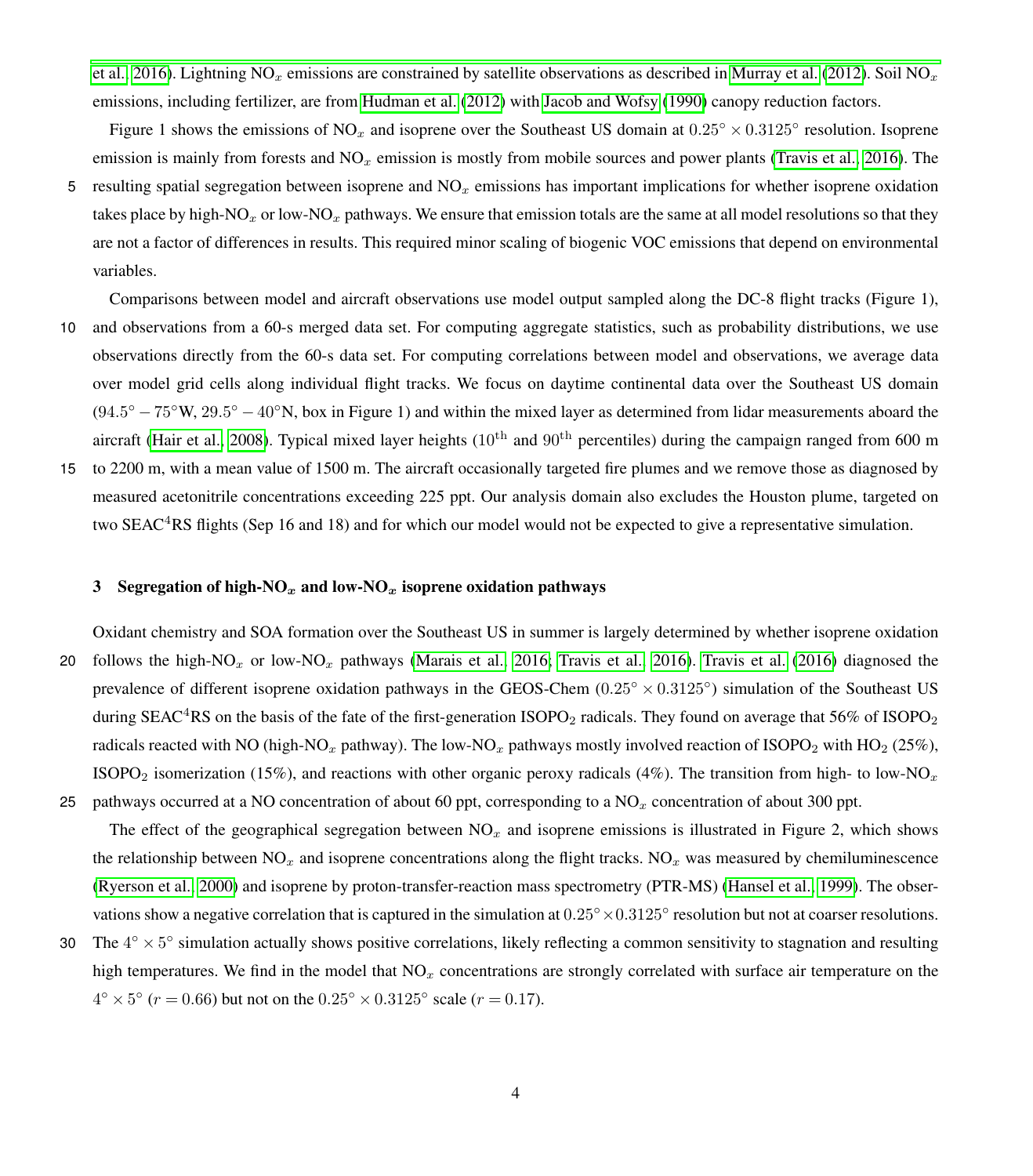For the SEAC<sup>4</sup>RS data set sampled along the flight tracks, the  $0.25° \times 0.3125°$  simulation finds that 42% of the ISOPO<sub>2</sub> radicals react with NO. That fraction increases to 44% for the  $2^{\circ} \times 2.5^{\circ}$  simulation and 49% for the  $4^{\circ} \times 5^{\circ}$  simulation. Over the whole Southeast US domain (box in Figure 1), the fraction of ISOPO<sub>2</sub> radicals reacting by the high-NO<sub>x</sub> pathway is 54% at  $0.25^\circ \times 0.3125^\circ$  resolution and 59% at the  $2^\circ \times 2.5^\circ$  and  $4^\circ \times 5^\circ$  resolutions. Our values differ slightly from [Travis et al.](#page-10-6) 5 [\(2016\)](#page-10-6) because we did not exclude ocean grid cells in the domain in order to keep comparisons between different resolutions

consistent.

We see that the branching ratio between high-NO<sub>x</sub> and low-NO<sub>x</sub> pathways for isoprene oxidation is much less sensitive to model resolution than would be expected from the segregation of isoprene and  $NO<sub>x</sub>$  emissions. This is due to OH depletion under low-NO<sub>x</sub> conditions prolonging the lifetime of isoprene and its oxidation products, allowing them to travel to higher-

- 10  $NO<sub>x</sub>$  environments before being oxidized. The bottom panels of Figure 2 show the dependence of midday, mixed layer model OH concentrations at different resolutions on  $NO<sub>x</sub>$  and isoprene concentrations along the SEAC<sup>4</sup>RS flight tracks. The depletion of OH under low-NO<sub>x</sub>, high-isoprene conditions is apparent and is better represented at the finer resolution: the implication is that isoprene is more likely to be oxidized under higher  $NO<sub>x</sub>$  conditions than at its point of emission. Although regional mean OH concentration (computed along flight tracks) varies with grid resolution, the change is not monotononic as shown inset in
- 15 the figure.

20

The SEAC<sup>4</sup>RS aircraft payload included measurements of first-generation isoprene nitrates (ISOPN), a product of the high- $NO<sub>x</sub>$  pathway, and ISOPOOH, the principal product of the HO<sub>2</sub> pathway [\(Crounse et al., 2006\)](#page-8-12). Figure 3 shows a cumulative probability distribution function (CDF) plot of the [ISOPN]/([ISOPOOH] + [ISOPN]) ratio in the Southeast US mixed layer, providing a diagnostic of whether isoprene oxidation proceeds by the high-NO<sub>x</sub> pathway (high ratio) or the low-NO<sub>x</sub> pathways (low ratio). We see that the  $0.25^{\circ} \times 0.3125^{\circ}$  simulation is more consistent with observations than the  $2^{\circ} \times 2.5^{\circ}$  and  $4^{\circ} \times 5^{\circ}$ simulations, although the difference is mainly for the high tail of the distribution.

#### 4 Chemical variability and bias

Figure 4 shows the simulated and observed CDFs of  $NO<sub>x</sub>$ , isoprene, formaldehyde, and ozone concentrations sampled along the flight tracks in the Southeast US mixed layer. Formaldehyde was measured by the Compact Atmospheric Multispecies 25 Spectrometer (CAMS) [\(Richter et al., 2015\)](#page-10-10) and ozone by chemiluminescence [\(Ryerson et al., 2000\)](#page-10-9).  $NO<sub>x</sub>$  and isoprene are primary (directly emitted) and have mean lifetimes against chemical loss of a few hours and less than an hour, respectively. The  $NO<sub>x</sub>$  distribution is approximately lognormal while isoprene is better described by a Weibull distribution. Formaldehyde and ozone are secondary (chemically produced) and their distributions are more normal. Most of the formaldehyde in SEAC<sup>4</sup>RS originated from isoprene oxidation [\(Zhu et al., 2016\)](#page-11-3).

<sup>30</sup> We find that, with the exception of formaldehyde, differences between the different model resolutions are mainly at the high tails of the distributions. In the case of  $NO<sub>x</sub>$ , the highest resolution model better captures the high tail in the observations due to urban plumes. In the case of isoprene the highest resolution model over-predicts the high tail in the observations, which could reflect errors in the fine structure of MEGAN emissions or excessive local depletion of OH (the main isoprene sink) as a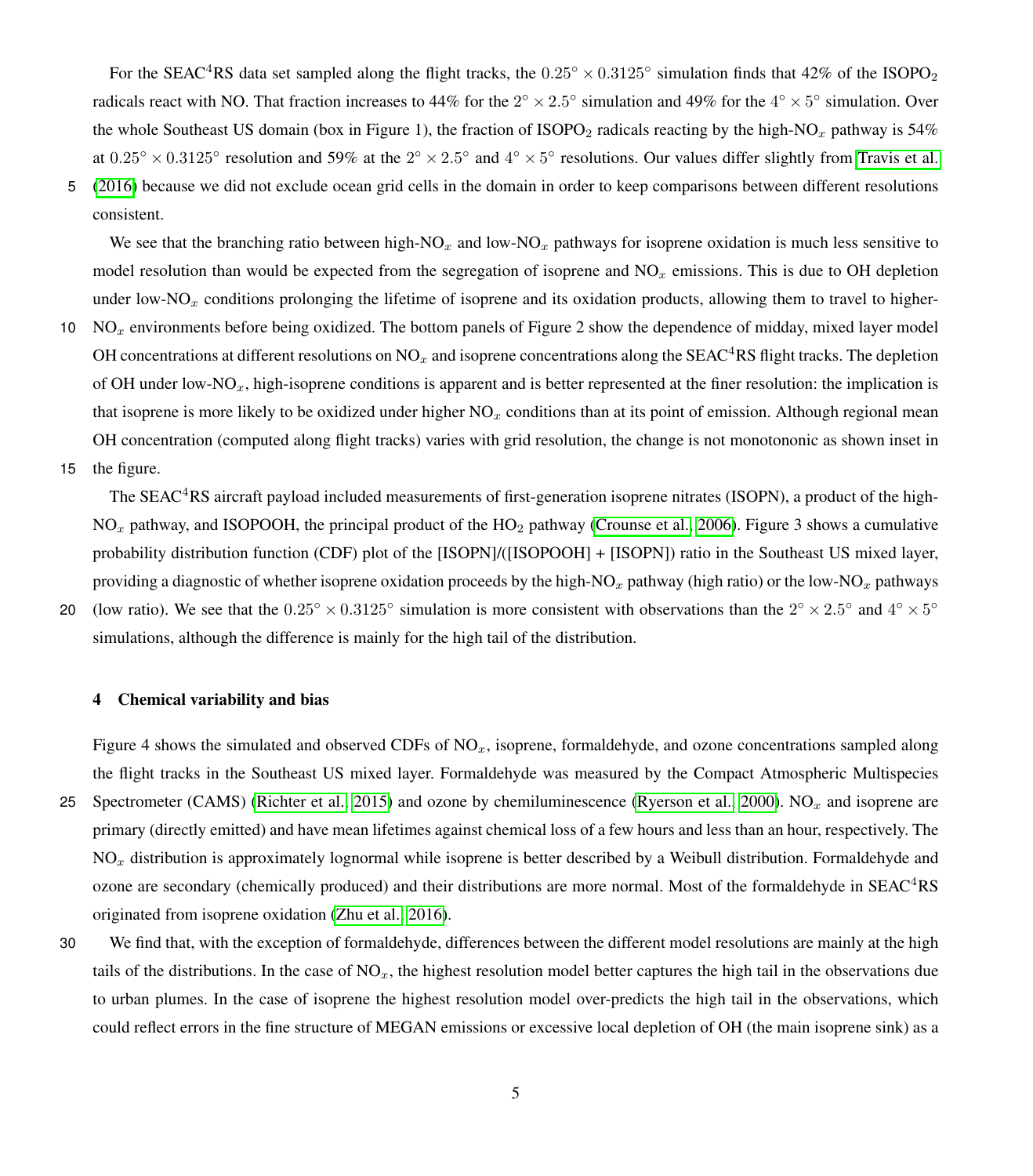result of high isoprene. In the case of ozone, the highest resolution model only marginally improves the simulation of the high tail in the observations (industrial plumes downwind of Port Arthur, Texas), for which even  $0.25° \times 0.3125°$  may not provide adequate resolution. In the case of formaldehyde, the highest resolution model actually produces weaker maxima that are more consistent with observations. Production of formaldehyde from isoprene oxidation has higher yield in the high-NO<sub>x</sub> pathway

- 5 than the low-NO<sub>x</sub> pathways [\(Marais et al., 2012\)](#page-9-12). High isoprene is associated with low NO<sub>x</sub> in the observations (Figure 2) and therefore with a low formaldehyde yield but this is captured only at the highest model resolution. This result has important implications for the use of formaldehyde-isoprene model relationships to infer isoprene emissions from satellite measurements of formaldehyde columns [\(Palmer et al., 2003\)](#page-10-11). Relationships derived from coarse-resolution models overestimate the yield of formaldehyde from isoprene emission.
- 10 Except for formaldehyde, the bulk of the distributions shows very little difference between model results at different resolutions, despite  $NO<sub>x</sub>$  levels spanning 4 orders of magnitude. This suggests that the coarser resolutions are adequate for simulating [r](#page-9-1)egional averages. Non-linear effects have been reported in previous model studies at the km-scale of urban areas [\(Kumar and](#page-9-1) [Russell, 1996;](#page-9-1) [Chock et al., 2002;](#page-8-2) [Shrestha et al., 2009;](#page-10-12) [Tie et al., 2010\)](#page-10-13) or pollution plumes [\(Henderson et al., 2010;](#page-8-13) [Valin](#page-10-4) [et al., 2011\)](#page-10-4), and these small-scale effects are not resolved here even at  $0.25° \times 0.3125°$  resolution. Nevertheless, the general
- 15 ability of the GEOS-Chem simulation to capture the variance in the SEAC<sup>4</sup>RS observations implies that small-scale effects are not of major importance at least for the Southeast US.

Figure 5 presents a Taylor Diagram of modeled  $NO<sub>x</sub>$ , isoprene, formaldehyde, and ozone concentration statistics compared to observations averaged to the corresponding model grid and timestep. The Taylor Diagram is a concise graphical summary of how well two patterns match each other in terms of their correlation, root-mean-squared difference, and variances [\(Taylor,](#page-10-14)

20 [2001\)](#page-10-14). Comparison of variances for different resolutions is consistent with the previously discussed information from Figure 4. Correlations with observations improve when resolution is increased from  $4^\circ \times 5^\circ$  to  $2^\circ \times 2.5^\circ$ , but then generally degrade at  $0.25^\circ \times 0.3125^\circ$  $0.25^\circ \times 0.3125^\circ$  (except for NO<sub>x</sub>). This is because finer-scale features are more difficult to model [\(Kiley et al., 2003;](#page-9-6) [Mathur](#page-9-7) [et al., 2005;](#page-9-7) [Arunachalam et al., 2006;](#page-8-5) [Valari and Menut, 2008\)](#page-10-5). A higher resolution model will be penalized for placing these features in the wrong place or time, while a coarse resolution model does not attempt to resolve them.

# 25 5 Implications for global models

From a global modeling perspective, the ability to simulate local extrema in a chemical source region is generally not critical and the focus instead is on simulation of regional means and export to the global atmosphere. From that standpoint, the general insensitivity of concentrations to model resolution over the bulk of the distributions suggests that coarse resolution is adequate for global modeling purposes. We confirm this result by examination of the regional budgets of total reactive nitrogen oxides 30 (NO<sub>y</sub>  $\equiv$  NO<sub>x</sub> + oxidation products) and ozone over the Southeast US at different model resolutions.

Figure 6 shows mean simulated and observed daytime concentrations of  $NO<sub>y</sub>$  species in the Southeast US mixed layer during SEAC<sup>4</sup>RS. Total NO<sub>y</sub> in the model is within 10% of observations, at all resolutions, but there is somewhat more difference in the speciation of NO<sub>x</sub> oxidation products. The  $0.25^\circ \times 0.3125^\circ$  simulation has lower peroxyacetylnitrate (PAN) than the coarser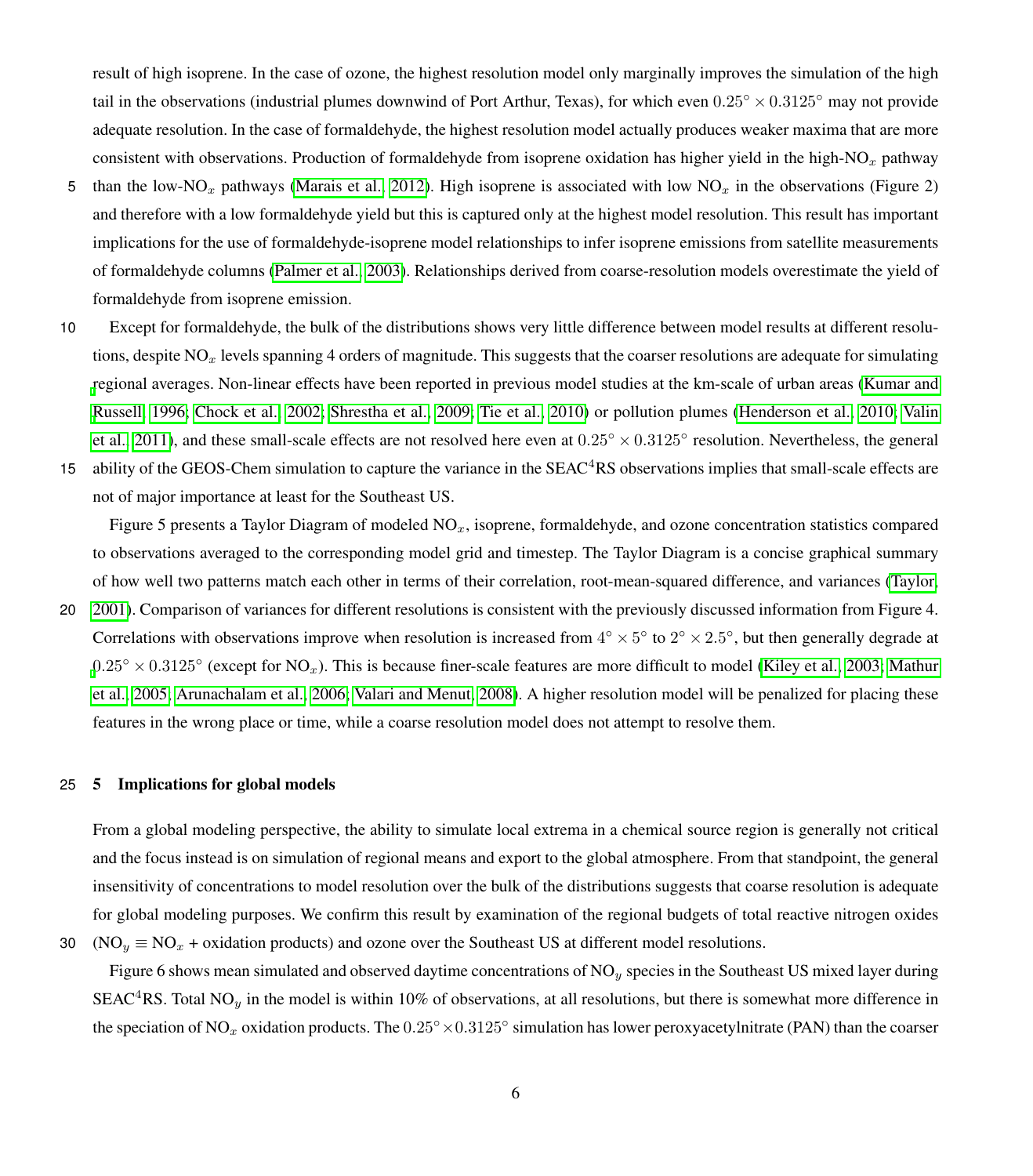resolutions, in better agreement with observations, due to less artificial mixing of  $NO<sub>x</sub>$  and isoprene emissions as previously pointed out by [Ito et al.](#page-9-4) [\(2009\)](#page-9-4). All model resolutions show similar low bias relative to observed total alkyl nitrates (ΣANs). This low bias is discussed in [Fisher et al.](#page-8-7) [\(2016\)](#page-8-7). The model has larger nitric acid concentrations at higher resolution because it resolves better the positive correlation between  $NO<sub>x</sub>$  and OH concentrations (Figure 2). We find that the regional mean  $NO<sub>x</sub>$ 

5 lifetime with respect to conversion to nitric acid is 0.66 days for the  $4^{\circ} \times 5^{\circ}$  model, 0.62 days for the  $2^{\circ} \times 2.5^{\circ}$  model, and 0.51 days for the  $0.25° \times 0.3125°$  model. Although simulated regional mean OH concentrations do not change monotonically with resolution, the higher resolution model captures better the association of elevated OH with  $NO<sub>x</sub>$ .

From a global model perspective, chemical venting from continental source regions such as the Southeast US is of paramount importance. Figure 7 shows CDF plots for ozone and  $NO_x$  in the lower free troposphere (from mixed layer top to 4 km altitude).

10 Model results are insensitive to resolution, with differences even smaller than in the mixed layer. As in the mixed layer, all model resolutions simulate the median of the distributions well, and differences across model resolution occur mainly at the tails of the distributions. Overall, we find that grid resolution has little effect on the export of ozone and its precursors out of the mixed layer.

### 6 Conclusions

- 15 Production of ozone and organic aerosol in continental atmospheres is highly sensitive to whether isoprene emitted by vegetation is oxidized by the high-NO<sub>x</sub> pathway (where peroxy radicals react with NO) or by the low-NO<sub>x</sub> pathways (where peroxy radicals react mostly with HO2). This distinction between pathways is becoming increasingly relevant in the US as anthropogenic  $NO<sub>x</sub>$  emissions decrease. In this work, we used  $SEAC<sup>4</sup>RS$  aircraft observations in the mixed layer over the Southeast US to test the ability of the GEOS-Chem chemical transport model (CTM) at different horizontal resolutions ( $0.25° \times 0.3125°$ ,
- $2^{\circ} \times 2.5^{\circ}$ ,  $4^{\circ} \times 5^{\circ}$ ) to simulate the different pathways and the resulting variability in concentrations.  $2^{\circ} \times 2.5^{\circ}$  and  $4^{\circ} \times 5^{\circ}$ 20 are the standard resolutions used in global GEOS-Chem simulations of tropospheric chemistry while the  $0.25° \times 0.3125°$ continental-scale resolution is a new GEOS-Chem capability.

Emissions of NO<sub>x</sub> and isoprene are spatially segregated (NO<sub>x</sub> in urban centers, isoprene in forests). SEAC<sup>4</sup>RS observations in the mixed layer show a negative correlation between isoprene and NO<sub>x</sub> concentrations that is captured in the model at  $0.25° \times$ 25 0.3125 $\degree$  resolution but not at coarser resolution. 54% of isoprene oxidation in the Southeast US takes place by the high-NO<sub>x</sub> pathway in the  $0.25^\circ \times 0.3125^\circ$  resolution model, as compared to 59% at the coarser resolutions. Observed ratios of isoprene nitrates (ISOPN) to isoprene hydroperoxides (ISOPOOH) show segregation between high- and low-NO<sub>x</sub> pathways that is better captured at  $0.25^\circ \times 0.3125^\circ$  than at coarser resolutions. The segregation between high- and low-NO<sub>x</sub> pathways is less than would be expected from the segregation of  $NO<sub>x</sub>$  and isoprene emissions because OH depletion in low-NO<sub>x</sub> environments 30 allows isoprene to travel to higher- $NO<sub>x</sub>$  environments to become oxidized.

We examined the ability of the model at different resolutions to simulate the observed probability distributions of  $NO<sub>x</sub>$ , isoprene, formaldehyde, and ozone concentrations across the Southeast US. Differences between model resolutions are mainly at the high tails of the distributions. There is remarkably little difference for the bulk of the distributions. An exception is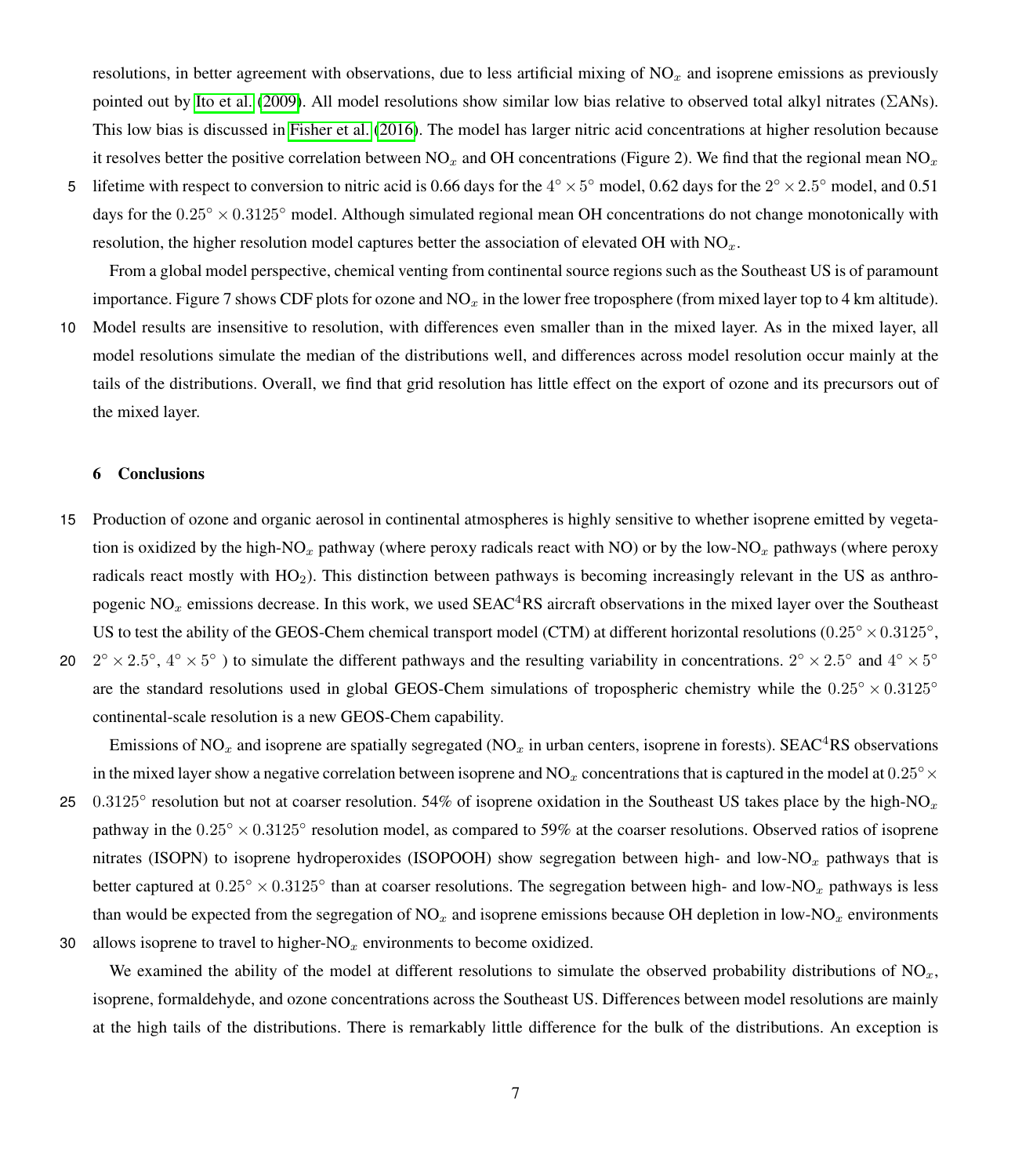formaldehyde, which is overestimated at coarser model resolution because more isoprene is oxidized by the high- $NO<sub>x</sub>$  pathway, with a higher formaldehyde yield. Inference of isoprene emissions from satellite observations of formaldehyde columns may be biased high if a coarse-resolution model is used for the formaldehyde-isoprene relationship.

Spatial correlations between model and observations improve as resolution increases from  $4^\circ \times 5^\circ$  to  $2^\circ \times 2.5^\circ$  but then 5 decrease as resolution increases further to  $0.25^\circ \times 0.3125^\circ$ . This shows that finer modes of variability are more difficult to [c](#page-10-5)apture in models of commensurate resolution, consistent with the results of previous studies such as [Fiore et al.](#page-8-6) [\(2003\)](#page-8-6); [Valari](#page-10-5) [and Menut](#page-10-5) [\(2008\)](#page-10-5).

Increasing model resolution leads to faster conversion of  $NO<sub>x</sub>$  to nitric acid, because OH correlates positively with  $NO<sub>x</sub>$ , while slowing down conversion to organic nitrates. However, the effect on the mean budget of reactive nitrogen oxides  $(NO<sub>u</sub>)$ 

- 10 in the mixed layer is small. Furthermore, comparisons of  $NO<sub>x</sub>$  and ozone concentrations in the lower free troposphere indicate no significant sensitivity to model resolution. Previous model studies have pointed out significant chemical non-linearities at the scale of urban and industrial plumes, smaller than the  $0.25^\circ \times 0.3125^\circ$  resolution used here. However, the ability of GEOS-Chem to simulate the variability of concentrations observed in  $SEAC<sup>4</sup>RS$  implies that such small-scale effects are not important on the regional scale.
- 15 The overall relative insensitivity of oxidant chemistry to model resolution in the challenging environment of the Southeast US suggests that mean statistics of regional boundary layer chemistry can be simulated adequately at coarse resolution (such as  $2^{\circ} \times 2.5^{\circ}$ ) for global modeling purposes.

*Acknowledgements.* We are grateful to the entire NASA SEAC<sup>4</sup>RS team for their help in the field. This work was funded by the NASA Atmospheric Composition Modeling and Analysis Program and by the NASA Tropospheric Chemistry Program. JAF acknowledges finan-

20 cial support from a University of Wollongong Vice Chancellor's Postdoctoral Fellowship. Isoprene measurements during SEAC<sup>4</sup>RS were supported by the Austrian Federal Ministry for Transport, Innovation and Technology (bmvit) through the Austrian Space Applications Programme (ASAP) of the Austrian Research Promotion Agency (FFG). AW and TM received support from the Visiting Scientist Program at the National Institute of Aerospace (NIA).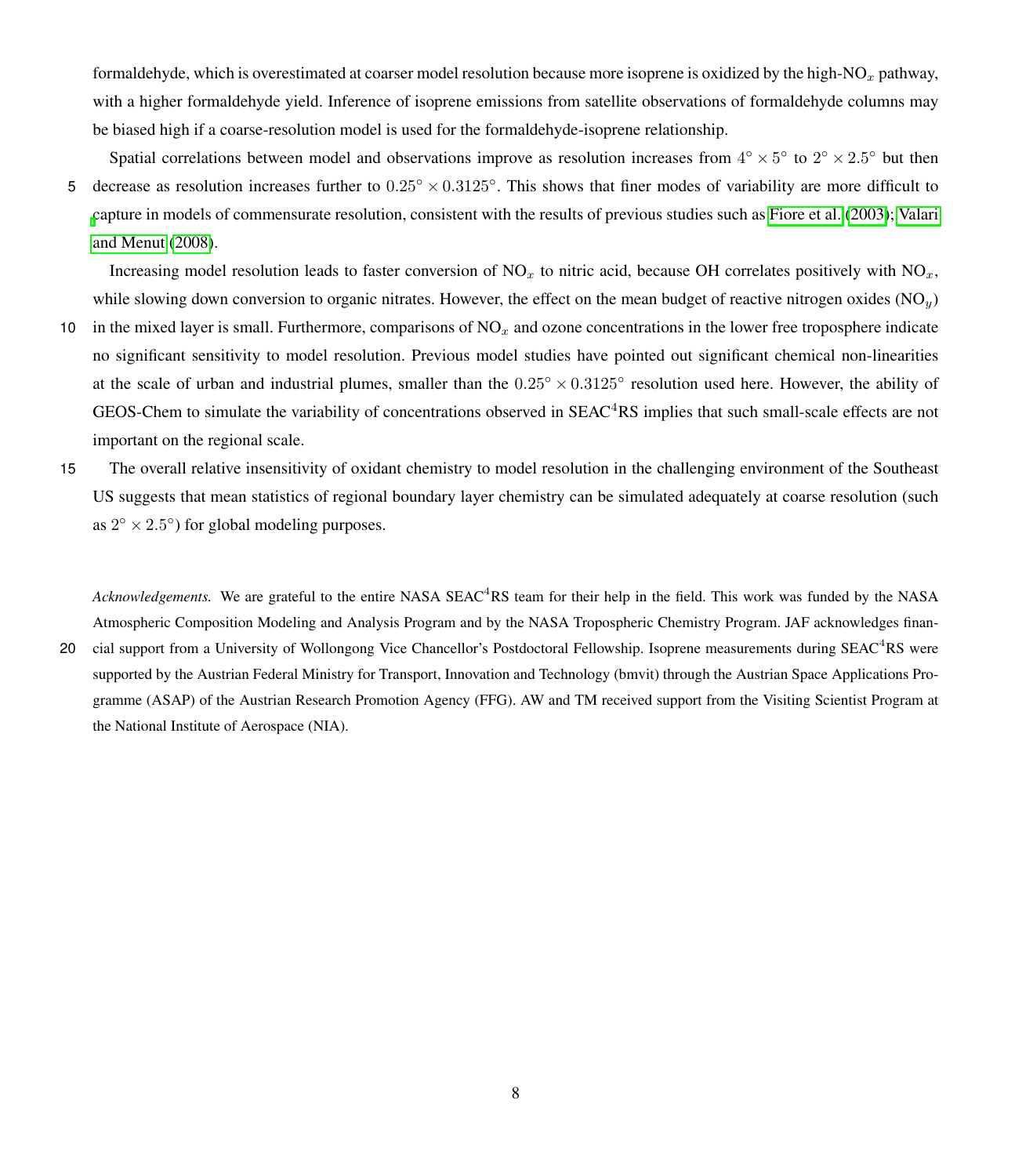# References

<span id="page-8-5"></span>Arunachalam, S., Holland, A., Do, B., and Abraczinskas, M.: A quantitative assessment of the influence of grid resolution on predictions of future-year air quality in North Carolina, USA, Atmos. Environ., 40, 5010–5026, doi[:10.1016/j.atmosenv.2006.01.024,](http://dx.doi.org/10.1016/j.atmosenv.2006.01.024) 2006.

<span id="page-8-0"></span>Atkinson, R. and Arey, J.: Atmospheric degradation of volatile organic compounds, Chem. Rev., 103, 4605–4638, doi[:10.1021/cr0206420,](http://dx.doi.org/10.1021/cr0206420)

<span id="page-8-8"></span>5 2003.

Chen, D., Wang, Y., McElroy, M. B., He, K., Yantosca, R. M., and Le Sager, P.: Regional CO pollution and export in China simulated by the high-resolution nested-grid GEOS-Chem model, Atmos. Chem. Phys., 9, 3825–3839, doi[:10.5194/acp-9-3825-2009,](http://dx.doi.org/10.5194/acp-9-3825-2009) [http://www.](http://www.atmos-chem-phys.net/9/3825/2009/) [atmos-chem-phys.net/9/3825/2009/,](http://www.atmos-chem-phys.net/9/3825/2009/) 2009.

<span id="page-8-2"></span>Chock, D. P., Winkler, S. L., and Sun, P.: Effect of grid resolution and subgrid assumptions on the model prediction of a reactive bouyant 10 plume under convective conditions, Atmos. Environ., 36, 4649–4662, doi[:10.1016/S1352-2310\(02\)00422-3,](http://dx.doi.org/10.1016/S1352-2310(02)00422-3) 2002.

- <span id="page-8-12"></span>Crounse, J. D., McKinney, K. A., Kwan, A. J., and Wennberg, P. O.: Measurement of Gas-Phase Hydroperoxides by Chemical Ionization Mass Spectrometry, Anal. Chem., 78, 6726–6732, doi[:10.1021/ac0604235,](http://dx.doi.org/10.1021/ac0604235) 2006.
- <span id="page-8-4"></span><span id="page-8-3"></span>Davis, D. D., Grodzinsky, G., Kasibhatla, P., Crawford, J., Chen, G., Liu, S., Bandy, A., Thornton, D., Guan, H., and Sandholm, S.: Impact of ship emissions on marine boundary layer  $NO<sub>x</sub>$  and  $SO<sub>2</sub>$  Distributions over the Pacific Basin, Geophys. Res. Lett., 28, 235–238, 15 doi[:10.1029/2000gl012013,](http://dx.doi.org/10.1029/2000gl012013) 2001.
	- Esler, J. G., Roelofs, G. J., Kohler, M. O., and O'Connor, F. M.: A quantitative analysis of grid-related systematic errors in oxidising capacity and ozone production rates in chemistry transport models, Atmos. Chem. Phys., 4, 1761–1795, doi[:10.5194/acp-4-1781-2004,](http://dx.doi.org/10.5194/acp-4-1781-2004) 2004.
	- Fiore, A. M., Jacob, D. J., Mathur, R., and Martin, R. V.: Application of empirical orthogonal functions to evaluate ozone simulations with regional and global models, J. Geophys. Res., 108, doi[:10.1029/2002jd003151,](http://dx.doi.org/10.1029/2002jd003151) 4431, 2003.
- <span id="page-8-7"></span><span id="page-8-6"></span>20 Fisher, J. A., Jacob, D. J., Travis, K. R., Kim, P. S., Marais, E. A., Chan Miller, C., Yu, K., Zhu, L., Yantosca, R. M., Sulprizio, M. P., Mao, J., Wennberg, P. O., Crounse, J. D., Teng, A. P., Nguyen, T. B., St. Clair, J. M., Cohen, R. C., Romer, P., Nault, B. A., Wooldridge, P. J., Jimenez, J. L., Campuzano-Jost, P., Day, D. A., Shepson, P. B., Xiong, F., Blake, D. R., Goldstein, A. H., Misztal, P. K., Hanisco, T. F., Wolfe, G. M., Ryerson, T. B., Wisthaler, A., and Mikoviny, T.: Organic nitrate chemistry and its implications for nitrogen budgets in an isoprene- and monoterpene-rich atmosphere: constraints from aircraft (SEAC<sup>4</sup>RS) and ground-based (SOAS) observations in the
- <span id="page-8-9"></span><span id="page-8-1"></span>25 Southeast US, Atmos. Chem. Phys. Discuss., doi[:10.5194/acp-2016-52,](http://dx.doi.org/10.5194/acp-2016-52) 2016.
	- Gillani, N. and Pleim, J.: Sub-grid scale features of anthropogenic emissions of  $NO<sub>x</sub>$  and VOC in the context of regional Eulerian models, Atmos. Environ., 30, 2043–2059, doi[:10.1016/1352-2310\(95\)00201-4,](http://dx.doi.org/10.1016/1352-2310(95)00201-4) 1996.
		- Guenther, A. B., Jiang, X., Heald, C. L., Sakulyanotvittaya, T., Duhl, T., Emmons, L. K., and Wang, X.: The Model of Emissions of Gases and Aerosols from Nature version 2.1 (MEGAN2.1): an extended and updated framework for modeling biogenic emissions, Geosci. Model
- <span id="page-8-10"></span>30 Dev., 5, 1471–1492, doi[:10.5194/gmd-5-1471-2012,](http://dx.doi.org/10.5194/gmd-5-1471-2012) 2012.
	- Hair, J. W., Hostetler, C. A., Cook, A. L., Harper, D. B., Ferrare, R. A., Mack, T. L., Welch, W., Izquierdo, L. R., and Hovis, F. E.: Airborne High Spectral Resolution Lidar for profiling aerosol optical properties, Appl. Opt., 47, 6734–6752, doi[:10.1364/AO.47.006734,](http://dx.doi.org/10.1364/AO.47.006734) 2008.

<span id="page-8-11"></span>Hansel, A., Jordan, A., Warneke, C., Holzinger, R., Wisthaler, A., and Lindinger, W.: Proton-transfer-reaction mass spectrometry (PTR-MS): on-line monitoring of volatile organic compounds at volume mixing ratios of a few pptv, Plasma Sources Sci. T., 8, 332, doi[:10.1088/0963-](http://dx.doi.org/10.1088/0963-0252/8/2/314)

- <span id="page-8-13"></span>35 [0252/8/2/314,](http://dx.doi.org/10.1088/0963-0252/8/2/314) 1999.
	- Henderson, B. H., Jeffries, H. E., Kim, B.-U., and Vizuete, W. G.: The influence of model resolution on ozone in industrial volatile organic compound plumes, J. Air Waste Manage., 60, 1105–1117, doi[:10.3155/1047-3289.60.9.1105,](http://dx.doi.org/10.3155/1047-3289.60.9.1105) 2010.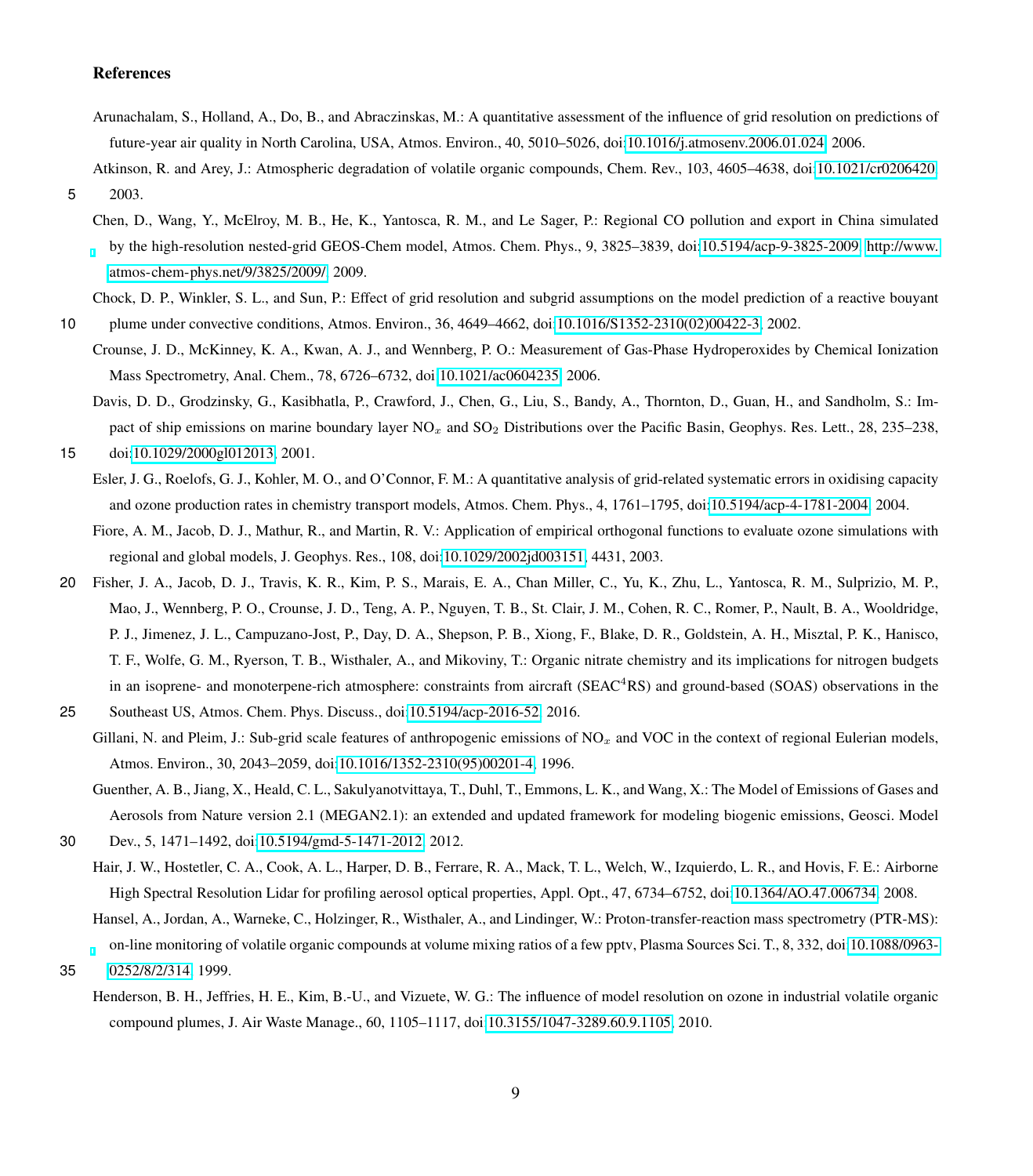- <span id="page-9-10"></span>Hudman, R. C., Moore, N. E., Mebust, A. K., Martin, R. V., Russell, A. R., Valin, L. C., and Cohen, R. C.: Steps towards a mechanistic model of global soil nitric oxide emissions: Implementation and space based-constraints, Atmos. Chem. Phys., 12, 7779–7795, doi[:10.5194/acp-](http://dx.doi.org/10.5194/acp-12-7779-2012)[12-7779-2012,](http://dx.doi.org/10.5194/acp-12-7779-2012) 2012.
- <span id="page-9-4"></span>Ito, A., Sillman, S., and Penner, J. E.: Global chemical transport model study of ozone response to changes in chemical kinetics and biogenic
- <span id="page-9-11"></span>5 volatile organic compounds emissions due to increasing temperatures: Sensitivities to isoprene nitrate chemistry and grid resolution, J. Geophys. Res.-Atmos., 114, D09 301, doi[:10.1029/2008jd011254,](http://dx.doi.org/10.1029/2008jd011254) 2009.
	- Jacob, D. J. and Wofsy, S. C.: Budgets of reactive nitrogen, hydrocarbons, and ozone over the Amazon forest during the wet season, J. Geophys. Res.-Atmos., 95, 16 737–16 754, doi[:10.1029/JD095iD10p16737,](http://dx.doi.org/10.1029/JD095iD10p16737) 1990.

<span id="page-9-0"></span>Jang, J.-C., Jeffries, H., Byun, D., and Pleim, J.: Sensitivity of zzone to model grid resolution – I. Application of high resolution regional 10 acid deposition model, Atmos. Environ., 29, 3085–3100, doi[:10.1016/1352-2310\(95\)00118-I,](http://dx.doi.org/10.1016/1352-2310(95)00118-I) 1995.

- <span id="page-9-6"></span>Kiley, C. M., Fuelberg, H. E., Palmer, P. I., Allen, D. J., Carmichael, G. R., Jacob, D. J., Mari, C., Pierce, B., Pickering, K. E., Tang, Y., Wild, O., Fairlie, T. D., Logan, J. A., Sachse, G. W., Shaack, T. K., and Streets, D. G.: An intercomparison and evaluation of aircraft-derived and simulated CO from seven chemical transport models during the TRACE-P experiment, J. Geophys. Res., 108, doi[:10.1029/2002jd003089,](http://dx.doi.org/10.1029/2002jd003089) 2003.
- <span id="page-9-8"></span>15 Kim, P. S., Jacob, D. J., Fisher, J. A., Travis, K., Yu, K., Zhu, L., Yantosca, R. M., Sulprizio, M. P., Jimenez, J. L., Campuzano-Jost, P., Froyd, K. D., Liao, J., Hair, J. W., Fenn, M. A., Butler, C. F., Wagner, N. L., Gordon, T. D., Welti, A., Wennberg, P. O., Crounse, J. D., St. Clair, J. M., Teng, A. P., Millet, D. B., Schwarz, J. P., Markovic, M. Z., and Perring, A. E.: Sources, seasonality, and trends of southeast US aerosol: an integrated analysis of surface, aircraft, and satellite observations with the GEOS-Chem chemical transport model, Atmos. Chem. Phys., 15, 17 651–17 709, doi[:10.5194/acp-15-10411-2015,](http://dx.doi.org/10.5194/acp-15-10411-2015) 2015.
- <span id="page-9-3"></span><span id="page-9-1"></span>20 Kumar, N. and Russell, A. G.: Multiscale air quality modeling of the northeastern United States, Atmos. Environ., 30, 1099–1116, doi[:10.1016/1352-2310\(95\)00317-7,](http://dx.doi.org/10.1016/1352-2310(95)00317-7) 1996.
	- Liang, J. and Jacobson, M. Z.: Effects of subgrid segregation on ozone production efficiency in a chemical model, Atmos. Environ., 34, 2975–2982, doi[:http://dx.doi.org/10.1016/S1352-2310\(99\)00520-8,](http://dx.doi.org/http://dx.doi.org/10.1016/S1352-2310(99)00520-8) 2000.

Liu, S. C., Trainer, M., Fehsenfeld, F. C., Parrish, D. D., Williams, E. J., Fahey, D. W., Hübler, G., and Murphy, P. C.: Ozone production in

- <span id="page-9-9"></span><span id="page-9-2"></span>25 the rural troposphere and the implications for regional and global ozone distributions, Journal of Geophysical Research: Atmospheres, 92, 4191–4207, doi[:10.1029/JD092iD04p04191,](http://dx.doi.org/10.1029/JD092iD04p04191) 1987.
	- Mao, J., Paulot, F., Jacob, D. J., Cohen, R. C., Crounse, J. D., Wennberg, P. O., Keller, C. A., Hudman, R. C., Barkley, M. P., and Horowitz, L. W.: Ozone and organic nitrates over the eastern United States: Sensitivity to isoprene chemistry, J. Geophys. Res.-Atmos., 118, 11,256– 11,268, doi[:10.1002/jgrd.50817,](http://dx.doi.org/10.1002/jgrd.50817) 2013.
- <span id="page-9-12"></span><span id="page-9-5"></span>30 Marais, E. A., Jacob, D. J., Kurosu, T. P., Chance, K., Murphy, J. G., Reeves, C., Mills, G., Casadio, S., Millet, D. B., Barkley, M. P., Paulot, F., and Mao, J.: Isoprene emissions in Africa inferred from OMI observations of formaldehyde columns, Atmos. Chem. Phys., 12, 6219–6235, doi[:10.5194/acp-12-6219-2012,](http://dx.doi.org/10.5194/acp-12-6219-2012) 2012.
	- Marais, E. A., Jacob, D. J., Jimenez, J. L., Campuzano-Jost, P., Day, D. A., Hu, W., Krechmer, J., Zhu, L., Kim, P. S., Miller, C. C., Fisher, J. A., Travis, K., Yu, K., Hanisco, T. F., Wolfe, G. M., Arkinson, H. L., Pye, H. O. T., Froyd, K. D., Liao, J., and McNeill, V. F.: Aqueous-
- <span id="page-9-7"></span>35 phase mechanism for secondary organic aerosol formation from isoprene: application to the southeast United States and co-benefit of SO<sub>2</sub> emission controls, Atmos. Chem. Phys., 16, 1603–1618, doi[:10.5194/acp-16-1603-2016,](http://dx.doi.org/10.5194/acp-16-1603-2016) 2016.
	- Mathur, R., Shankar, U., Hanna, A. F., Odman, M. T., McHenry, J. N., Coats, C. J., Alapaty, K., Xiu, A., Arunachalam, S., Olerud, D. T., Byun, D. W., Schere, K. L., Binkowski, F. S., Ching, J. K. S., Dennis, R. L., Pierce, T. E., Pleim, J. E., Roselle, S. J., and Young, J. O.: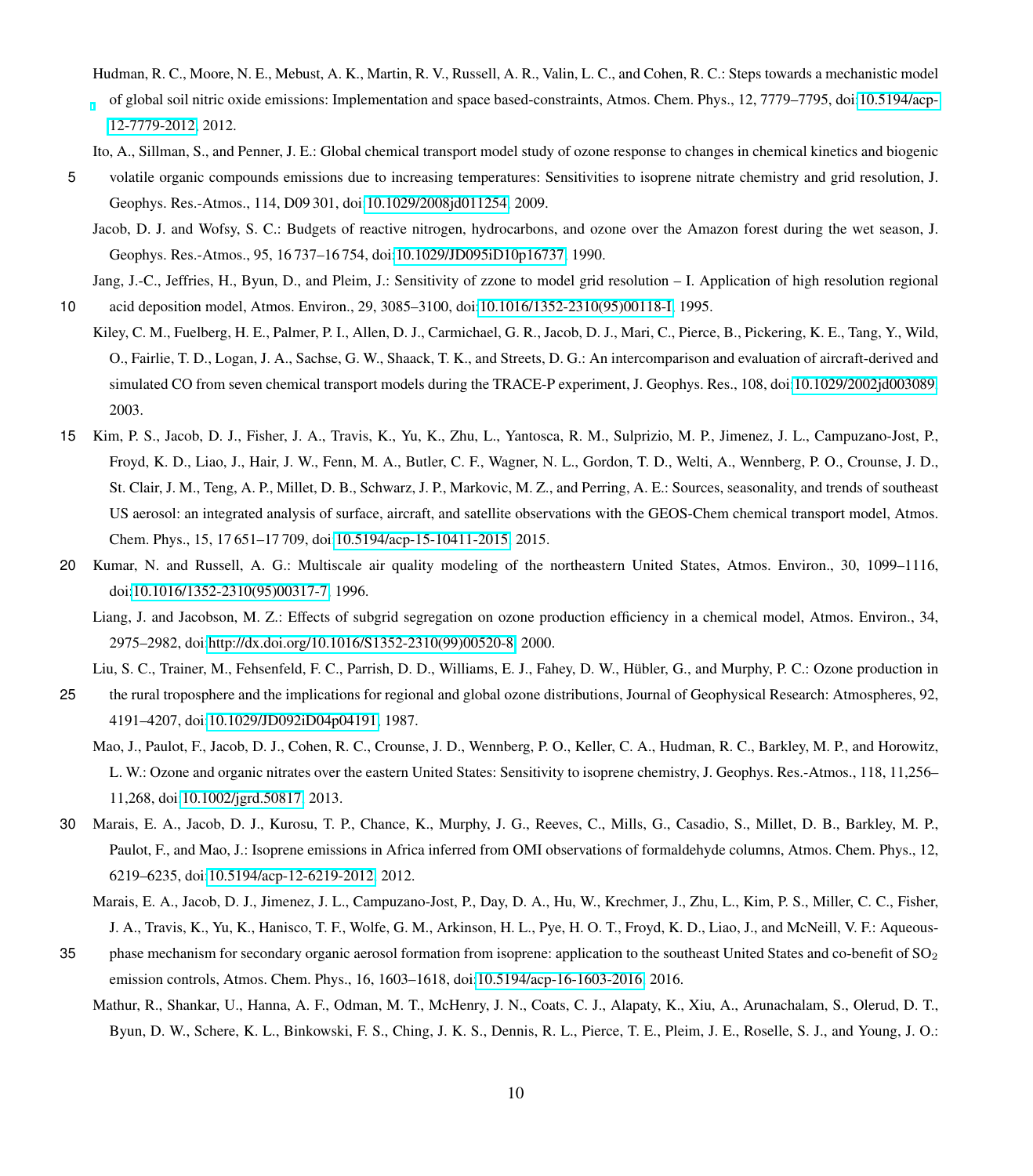Multiscale Air Quality Simulation Platform (MAQSIP): Initial applications and performance for tropospheric ozone and particulate matter, J. Geophys. Res.-Atmos., 110, D13 308, doi[:10.1029/2004jd004918,](http://dx.doi.org/10.1029/2004jd004918) 2005.

- <span id="page-10-8"></span><span id="page-10-0"></span>Murray, L. T., Jacob, D. J., Logan, J. A., Hudman, R. C., and Koshak, W. J.: Optimized regional and interannual variability of lightning in a global chemical transport model constrained by LIS/OTD satellite data, J. Geophys. Res.-Atmos., 117, D20 307, 5 doi[:10.1029/2012jd017934,](http://dx.doi.org/10.1029/2012jd017934) 2012.
	- National Research Council: A National Strategy for Advancing Climate Modeling, Report, National Research Council Board on Atmospheric Science and Climate, 2012.
	- Palmer, P. I., Jacob, D. J., Fiore, A. M., Martin, R. V., Chance, K., and Kurosu, T. P.: Mapping isoprene emissions over North America using formaldehyde column observations from space, J. Geophys. Res.-Atmos., 108, 4180, doi[:10.1029/2002jd002153,](http://dx.doi.org/10.1029/2002jd002153) 2003.
- <span id="page-10-11"></span><span id="page-10-10"></span><span id="page-10-7"></span>10 Parrella, J. P., Jacob, D. J., Liang, Q., Zhang, Y., Mickley, L. J., Miller, B., Evans, M. J., Yang, X., Pyle, J. A., Theys, N., and Van Roozendael, M.: Tropospheric bromine chemistry: implications for present and pre-industrial ozone and mercury, Atmos. Chem. Phys., 12, 6723–6740, doi[:10.5194/acp-12-6723-2012,](http://dx.doi.org/10.5194/acp-12-6723-2012) 2012.
	- Richter, D., Weibring, P., Walega, J., Fried, A., Spuler, S., and Taubman, M.: Compact highly sensitive multi-species airborne mid-IR spectrometer, Appl. Phys. B, 119, 119–131, doi[:10.1007/s00340-015-6038-8,](http://dx.doi.org/10.1007/s00340-015-6038-8) 2015.
- <span id="page-10-9"></span>15 Ryerson, T. B., Williams, E. J., and Fehsenfeld, F. C.: An efficient photolysis system for fast-response NO<sup>2</sup> measurements, J. Geophys. Res.-Atmos., 105, 26 447–26 461, doi[:10.1029/2000JD900389,](http://dx.doi.org/10.1029/2000JD900389) 2000.

<span id="page-10-12"></span>Shrestha, K. L., Kondo, A., Kaga, A., and Inoue, Y.: High-resolution modeling and evaluation of ozone air quality of Osaka using MM5- CMAQ system, J. Environ. Sci., 21, 782–789, doi[:10.1016/s1001-0742\(08\)62341-4,](http://dx.doi.org/10.1016/s1001-0742(08)62341-4) 2009.

- <span id="page-10-14"></span><span id="page-10-2"></span>Sillman, S., Logan, J. A., and Wofsy, S. C.: A regional scale model for ozone in the United States with subgrid representation of urban and 20 power plant plumes, J. Geophys. Res., 95, 5731–5748, doi[:10.1029/JD095iD05p05731,](http://dx.doi.org/10.1029/JD095iD05p05731) 1990.
	- Taylor, K. E.: Summarizing multiple aspects of model performance in a single diagram, J. Geophys. Res., 106, 7183, doi[:10.1029/2000jd900719,](http://dx.doi.org/10.1029/2000jd900719) 2001.
		- Tie, X., Brasseur, G., and Ying, Z.: Impact of model resolution on chemical ozone formation in Mexico City: application of the WRF-Chem model, Atmos. Chem. Phys., 10, 8983–8995, doi[:10.5194/acp-10-8983-2010,](http://dx.doi.org/10.5194/acp-10-8983-2010) 2010.
- <span id="page-10-13"></span><span id="page-10-1"></span>25 Toon, O. B., Maring, H., Dibb, J., Ferrare, R., Jacob, D. J., Jensen, E. J., Luo, Z. J., Mace, G. G., Pan, L. L., Pfister, L., Rosenlof, K. H., Redemann, J., Reid, J. S., Singh, H. B., Yokelson, R., Chen, G., Jucks, K. W., and Pszenny, A.: Planning, implementation, and scientific goals of the Studies of Emissions and Atmospheric Composition, Clouds, and Climate Coupling by Regional Surveys (SEAC<sup>4</sup>RS) field mission, J. Geophys. Res.-Atmos., submitted, 2016.
	- Travis, K. R., Jacob, D. J., Fisher, J. A., Kim, P. S., Marais, E. A., Zhu, L., Yu, K., Miller, C. C., Yantosca, R. M., Sulprizio, M. P., Thompson,
- <span id="page-10-6"></span><span id="page-10-5"></span>30 A. M., Wennberg, P. O., Crounse, J. D., St. Clair, J. M., Cohen, R. C., Laugher, J. L., Dibb, J. E., Hall, S. R., Ullmann, K., Wolfe, G. M., Pollack, I. B., Peischl, J., Neuman, J. A., and Zhou, X.:  $NO<sub>x</sub>$  emissions, isoprene oxidation pathways, vertical mixing, and implications for surface ozone in the Southeast United States, Atmos. Chem. Phys. Discussions, doi[:10.5194/acp-2016-110,](http://dx.doi.org/10.5194/acp-2016-110) 2016.
	- Valari, M. and Menut, L.: Does an increase in air quality models' resolution bring surface ozone concentrations closer to reality?, J. Atmos. Ocean Tech., 25, 1955–1968, doi[:10.1175/2008jtecha1123.1,](http://dx.doi.org/10.1175/2008jtecha1123.1) 2008.
- <span id="page-10-4"></span><span id="page-10-3"></span>35 Valin, L. C., Russell, A. R., Hudman, R. C., and Cohen, R. C.: Effects of model resolution on the interpretation of satellite NO<sub>2</sub> observations, Atmos. Chem. Phys., 11, 11 647–11 655, doi[:10.5194/acp-11-11647-2011,](http://dx.doi.org/10.5194/acp-11-11647-2011) 2011.
	- Vinken, G. C. M., Boersma, K. F., Jacob, D. J., and Meijer, E. W.: Accounting for non-linear chemistry of ship plumes in the GEOS-Chem global chemistry transport model, Atmos. Chem. Phys., 11, 11 707–11 722, doi[:10.5194/acp-11-11707-2011,](http://dx.doi.org/10.5194/acp-11-11707-2011) 2011.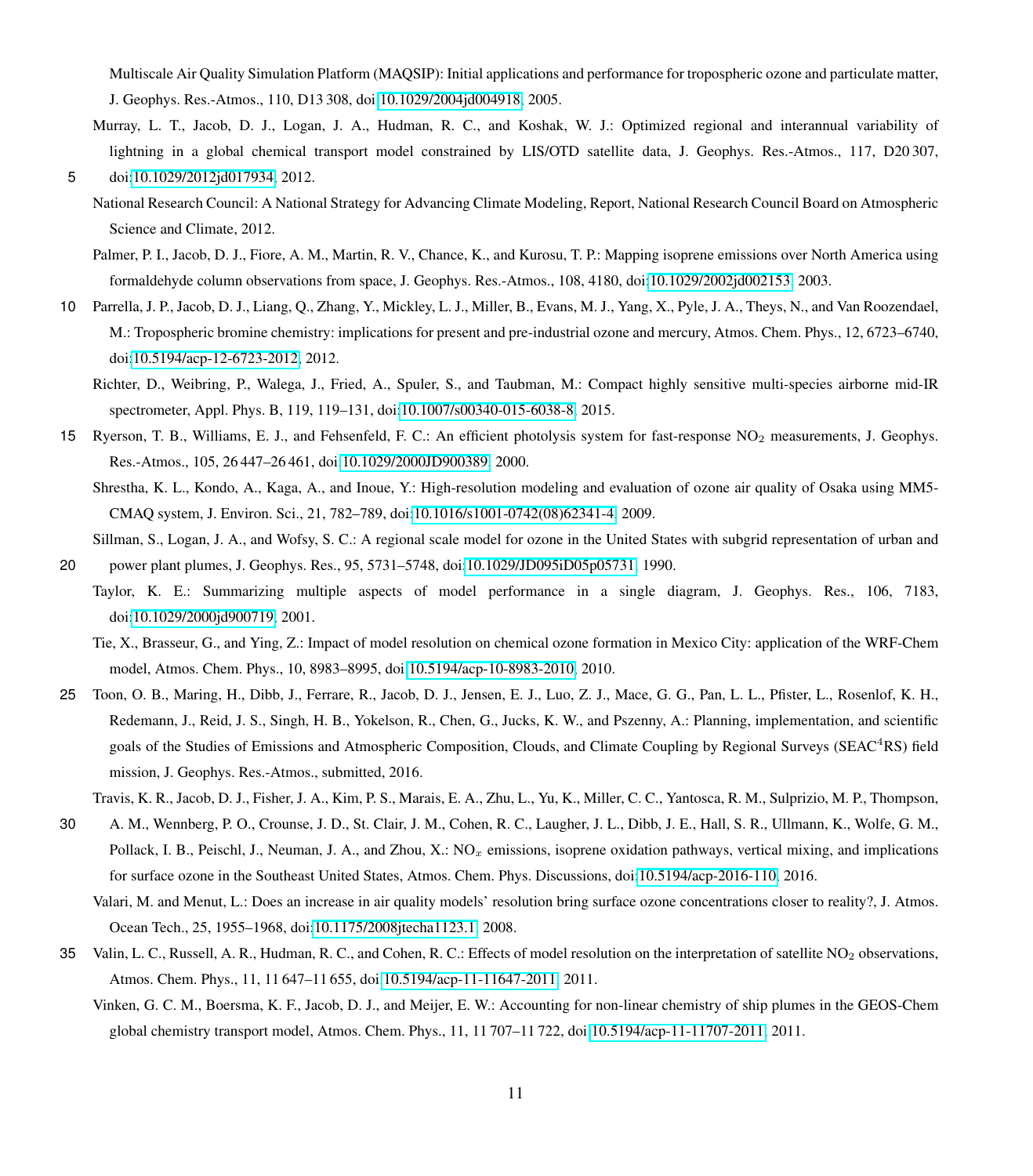

Figure 1. GEOS-Chem surface emissions of NO<sub>x</sub> and isoprene in August 2013 at  $0.25° \times 0.3125°$  resolution. See text for emission inventory references.  $NO<sub>x</sub>$  emissions shown here include contributions from combustion and soils but not lightning. Grey lines on isoprene panel indicate flight tracks of the DC-8 during the SEAC<sup>4</sup>RS campaign. The black line delineates the Southeast US as used for regional budget analyses in the text.

- <span id="page-11-0"></span>Wild, O. and Prather, M. J.: Global tropospheric ozone modeling: Quantifying errors due to grid resolution, J. Geophys. Res., 111, doi[:10.1029/2005jd006605,](http://dx.doi.org/10.1029/2005jd006605) 2006.
- <span id="page-11-1"></span>Yamaji, K., Ikeda, K., Irie, H., Kurokawa, J., and Ohara, T.: Influence of model grid resolution on NO<sub>2</sub> vertical column densities over East Asia, J. Air Waste Manage., 64, 436–444, doi[:10.1080/10962247.2013.827603,](http://dx.doi.org/10.1080/10962247.2013.827603) 2014.
- <span id="page-11-2"></span>5 Zhang, L., Jacob, D. J., Downey, N. V., Wood, D. A., Blewitt, D., Carouge, C. C., van Donkelaar, A., Jones, D. B. A., Murray, L. T., and Wang, Y.: Improved estimate of the policy-relevant background ozone in the United States using the GEOS-Chem global model with  $1/2^{\circ} \times 2/3^{\circ}$  horizontal resolution over North America, Atmos. Environ., 45, 6769–6776, doi[:10.1016/j.atmosenv.2011.07.054,](http://dx.doi.org/10.1016/j.atmosenv.2011.07.054) 2011.
	- Zhu, L., Jacob, D. J., Kim, P. S., Fisher, J. A., Yu, K., Travis, K. R., Mickley, L. J., Yantosca, R. M., Sulprizio, M. P., De Smedt, I., Gonzalez Abad, G., Chance, K., Li, C., Ferrare, R., Fried, A., Hair, J. W., Hanisco, T. F., Richter, D., Scarino, A. J., Walega, J., Weibring,
- <span id="page-11-3"></span>10 P., and Wolfe, G. M.: Observing atmospheric formaldehyde (HCHO) from space: validation and intercomparison of six retrievals from four satellites (OMI, GOME2A, GOME2B, OMPS) with SEAC<sup>4</sup>RS aircraft observations over the Southeast US, Atmos. Chem. Phys. Discuss., doi[:10.5194/acp-2016-162,](http://dx.doi.org/10.5194/acp-2016-162) 2016.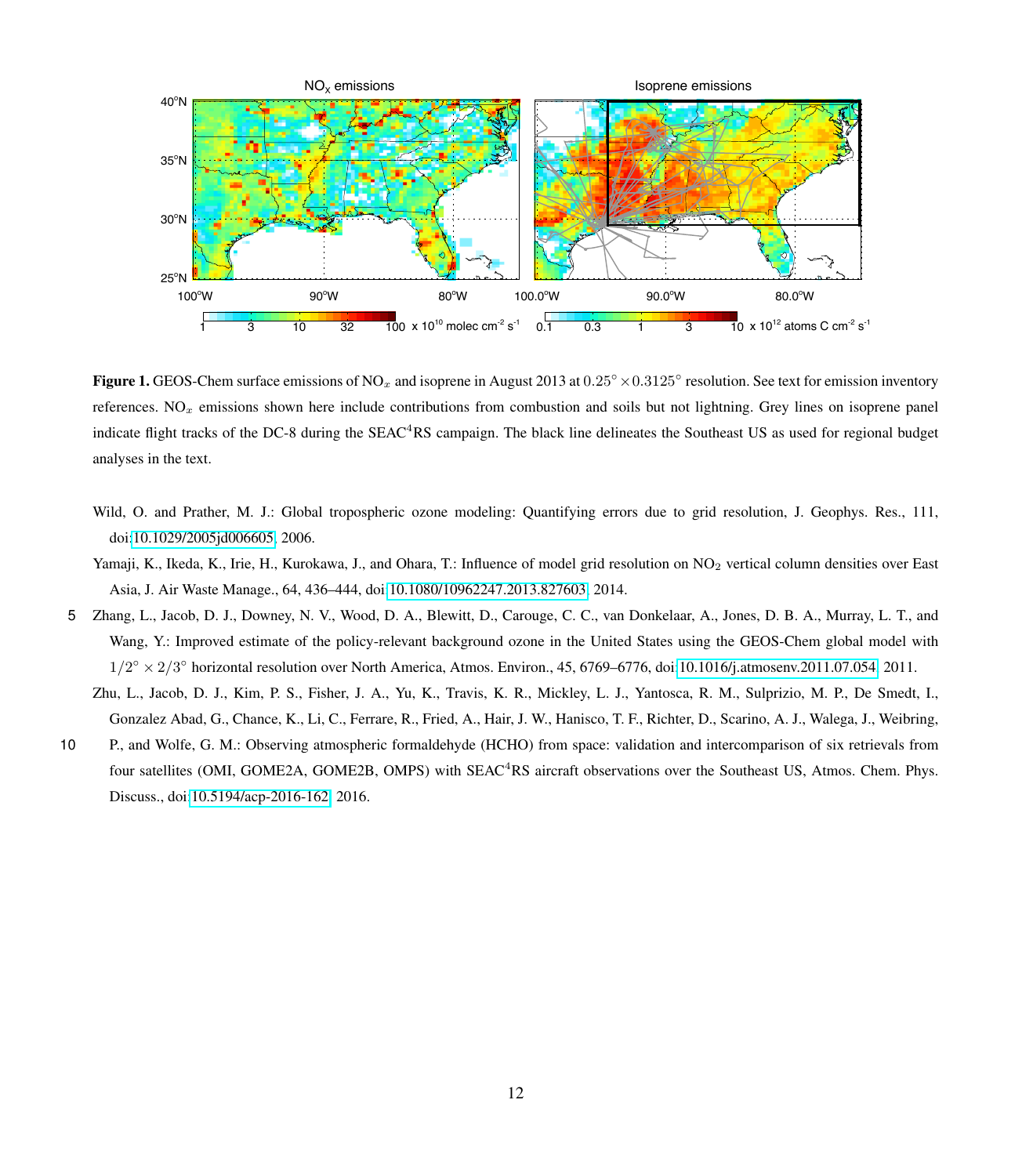

**Figure 2.** Relationship between NO<sub>x</sub> and isoprene concentrations in the mixed layer in SEAC<sup>4</sup>RS. Observations (60-s average) are compared to the GEOS-Chem (GC) simulations at different resolutions sampled along the flight tracks over the Southeast US domain of Figure 1. Pearson's correlation coefficients  $(r)$  are inset. The top model panels are colored by the fraction of the first-generation isoprene peroxy radical (ISOPO<sub>2</sub>) reacting with NO; a fraction less than 0.5 indicates that low-NO<sub>x</sub> pathways dominate for isoprene oxidation. The bottom model panels are colored by the OH concentration, restricted to midday points (10:30-14:30 local time). Regional mean values computed along the flight tracks (primarily daytime) are given inset.



[ISOPN Figure 3. Cumulative probability distribution functions (CDFs) of the ratio measuring the relative importance  $[ISOPN] + [ISOPOOH]$ of the high-NO<sub>x</sub> pathway vs. low-NO<sub>x</sub> pathways for isoprene oxidation. High values of the ratio indicate a dominant high-NO<sub>x</sub> pathway. Mixed layer observations from the SEAC<sup>4</sup>RS aircraft over the Southeast US are compared to GEOS-Chem output along the flight tracks at different resolutions. The  $x$ -axis is a normal probability scale such that a normal distribution would plot on a straight line.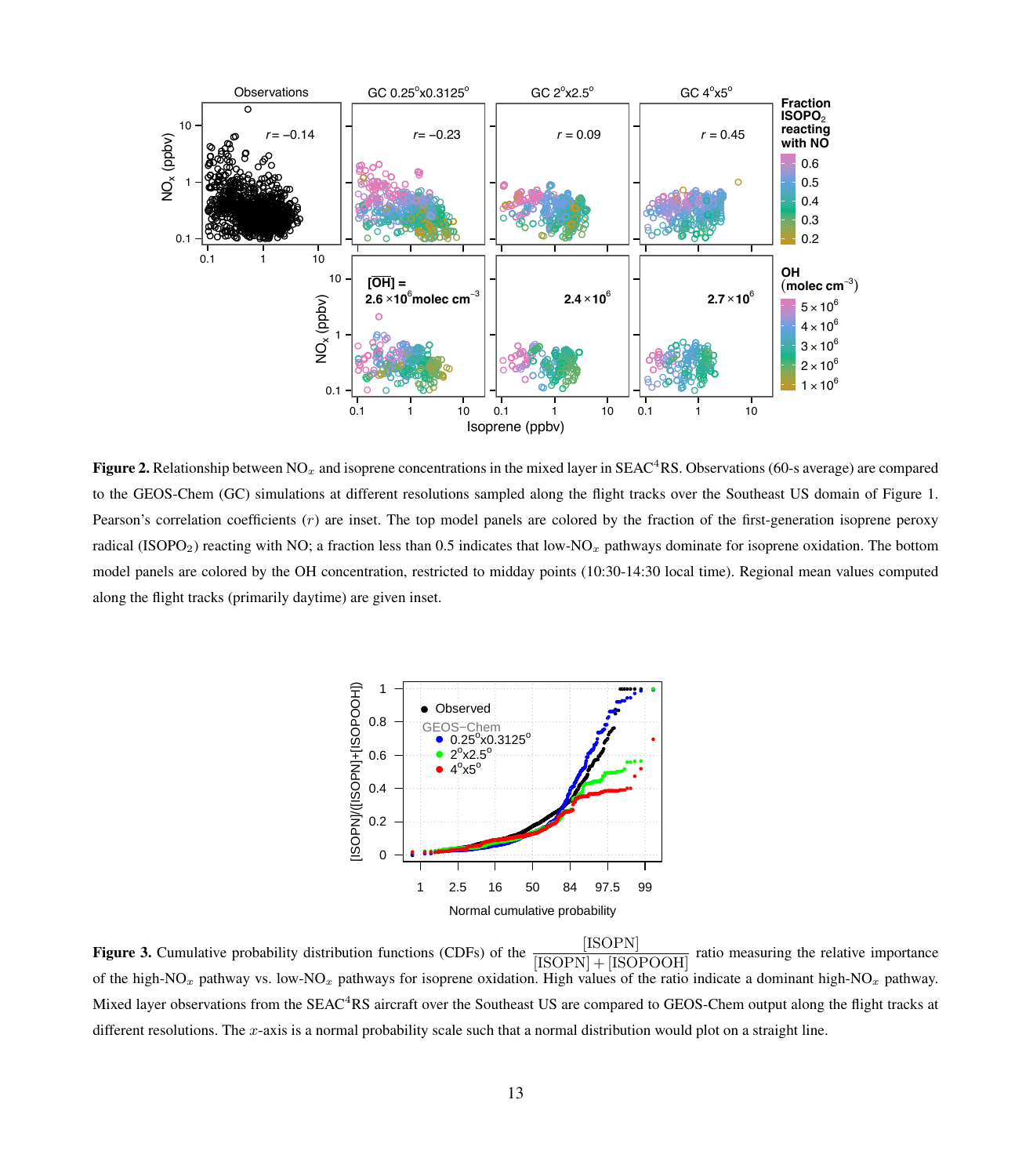

Figure 4. Cumulative probability distribution functions (CDFs) of NO<sub>x</sub>, isoprene, formaldehyde (CH<sub>2</sub>O), and ozone (O<sub>3</sub>) concentrations in the Southeast US mixed layer during the SEAC<sup>4</sup>RS aircraft campaign. Observations are compared to GEOS-Chem model values at different resolutions  $(0.25^{\circ} \times 0.3125^{\circ}, 2^{\circ} \times 2.5^{\circ}, 4^{\circ} \times 5^{\circ})$  sampled along the flight tracks over the Southeast US domain of Figure 1. The *x*-axis is a normal probability scale such that a normal distribution (formaldehyde, ozone) or lognormal distribution  $(NO_x, isoprene)$  would plot on a straight line.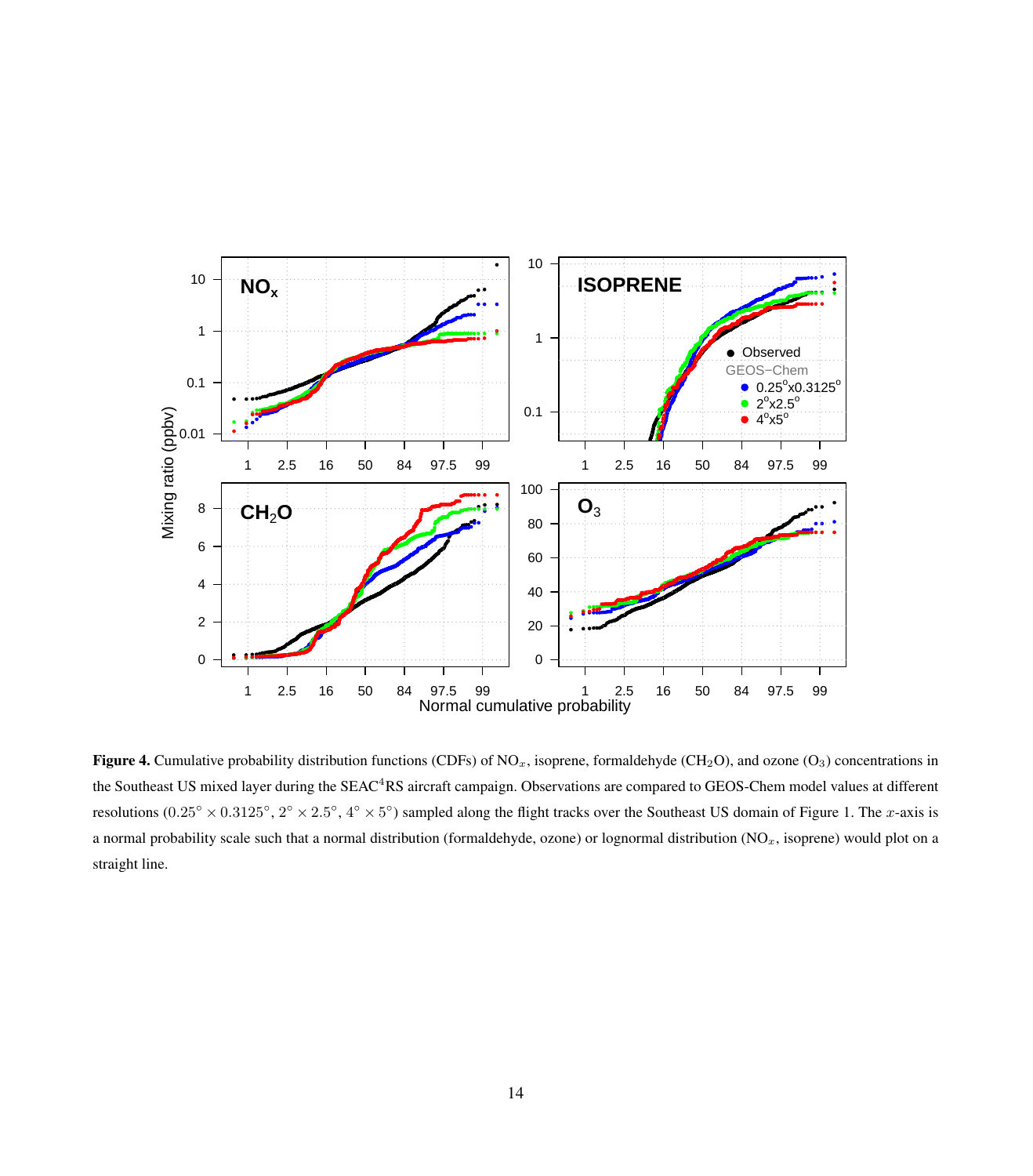

Figure 5. Taylor Diagram for  $NO<sub>x</sub>$ , isoprene, formaldehyde, and ozone concentration statistics sampled in the Southeast US mixed layer along SEAC<sup>4</sup>RS flight tracks (Figures 1 and 4). GEOS-Chem model results at different grid resolutions are compared to observations at the corresponding resolutions. Standard deviation is plotted along the radial coordinate, while the angular coordinate denotes the Pearson's correlation coefficient between model and observations. Model standard deviation is normalized to the observations, so that a value above 1 indicates greater variance than observed. The open circle located at (1, 1) represents the observations. The grey arcs represent the root-meansquared error between model and observations after the mean bias has been removed.



 $\Sigma$ ANs, G. Huey for PAN, and J. Dibb for nitric acid (HNO<sub>3</sub>) [\(Toon et al., 2016\)](#page-10-1). Figure 6. Mean concentrations of reactive nitrogen oxides (NO<sub>y</sub>) species over the Southeast US during SEAC<sup>4</sup>RS. Aircraft observations in to the sum of alkyl and multifunctional nitrates and PAN to peroxyacetylnitrate. Observations are from T. Ryerson for  $NO_x$ , R. Cohen for the mixed layer over the Southeast US domain of Figure 1 are compared to GEOS-Chem model values at different resolutions. ΣANs refers